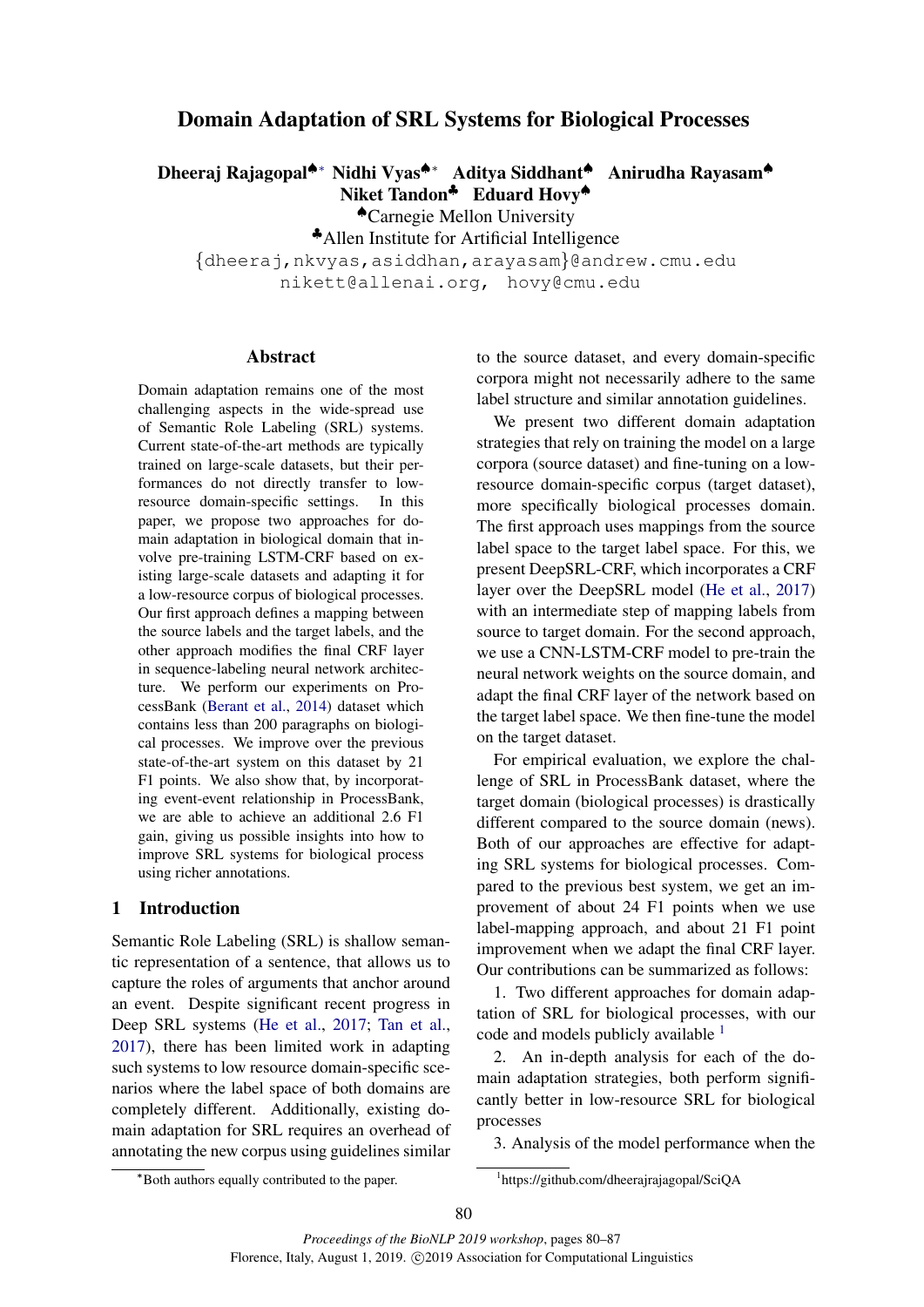target corpus is annotated with event-event relationships to the SRL corpus

## 2 Models

To label the event-argument relationships, we propose two models inspired from the current stateof-art on the SRL and NER literature. Since our downstream task lends itself to a low-resource setting, we hypothesize that an LSTM-CRF architecture would be better suited for the role-labeling task.

DeepSRL-CRF : We introduce DeepSRL-CRF, that is inspired from DeepSRL [\(He et al.,](#page-4-1) [2017\)](#page-4-1). The DeepSRL-CRF model uses a stacked BiL-STM network structure as its representation layer with a CRF layer on top. The overall model uses stacked BiLSTMs using an interleaved structure, as proposed in [Zhou and Xu](#page-5-1) [\(2015\)](#page-5-1). As described in the original model, we use gated highway connections [\(Zhang et al.,](#page-5-2) [2016;](#page-5-2) [Srivastava](#page-5-3) [et al.,](#page-5-3) [2015\)](#page-5-3) to prevent over-fitting.

CNN-LSTM-CRF : We adapt the state-of-art sequence-labeling model by [Ma and Hovy](#page-5-4) [\(2016\)](#page-5-4). This is an end-to-end model, which uses a BiL-STM, Convolutional Neural Network (CNN) and CRF to capture both word- and character-level representations. The model first uses a CNN to capture character-level representation. These embeddings are concatenated with the word-level embeddings and fed into a BiLSTM to capture the contextual information at word-level. Here, we adapt this model to additionally concatenate 100 dimensional predicate indicators for every word before feeding the result into a BiLSTM. The output vectors from the BiLSTM are fed into the CRF layer, which jointly decodes the best sequence. The model uses dropout layers for both CNN and BiLSTM to prevent overfitting.

## 3 Domain Adaptation

Label Mapping : In our first approach, we perform domain by mapping each label from the target label-space to the source label-space by aligning it to the closest label from the source dataset. Since we used the CoNLL-2005 and CoNLL-2012 datasets for pre-training, we used the PropBank labels to map each relation in ProcessBank according to the PropBank annotation guidelines. Although there is human intervention in the pipeline, it is time-efficient since this process has to be done only once for a target dataset. We asked three in-

dependent annotators to perform the mapping of these labels, and the majority voted mapping was used as the final mapping scheme. In case of no majority vote, the annotators discussed to reach a consensus. We had an inter-annotator agreement of 0.8. The entire process for ProcessBank dataset took approximately two hours. The mapping for individual relationships are given in Table [1.](#page-1-0) The network architecture did not change throughout the training process for both source and target domains. The final CRF layer of the neural network maintains the same dimensions as the source domain.

<span id="page-1-0"></span>

| PropBank | ProcessBank  |
|----------|--------------|
| ARG0     | Agent        |
| ARGM-LOC | Location     |
| ARG2     | Theme        |
| ARG3     | Source       |
| ARG4     | Destination  |
| ARG1     | Result       |
| ARGM-MNR | <b>Other</b> |
|          |              |

Table 1: Label Mapping: PropBank to ProcessBank

Adapting the CRF Layer : In the second approach, we maintain the network weights for the BiLSTM layers constant from the pre-training and we learn the transition and emission probabilities from scratch in the target domain dataset. More specifically, we first train the entire model on CoNLL-2005 and CoNLL-2012 SRL data. Next, we replace the final CRF layer with the label-space dimensions in our target domain, and keep the remaining weights in the model as is. Finally, we start fine-tuning the entire model by training it on the target data. Contrary to the previous approach, this approach does not require any manual intervention.

Event Interactions : The ProcessBank dataset is also annotated with event-event interactions. In our model, we also study whether event-event structure is important in predicting the eventargument structure. We leverage this additional event-event interaction annotations, and add them to the input to predict the event-argument rolelabels. From an annotation perspective, this experiment helps us analyze whether the event-event structure labels are the bottle-neck for better SRL performance - especially in domain specific settings.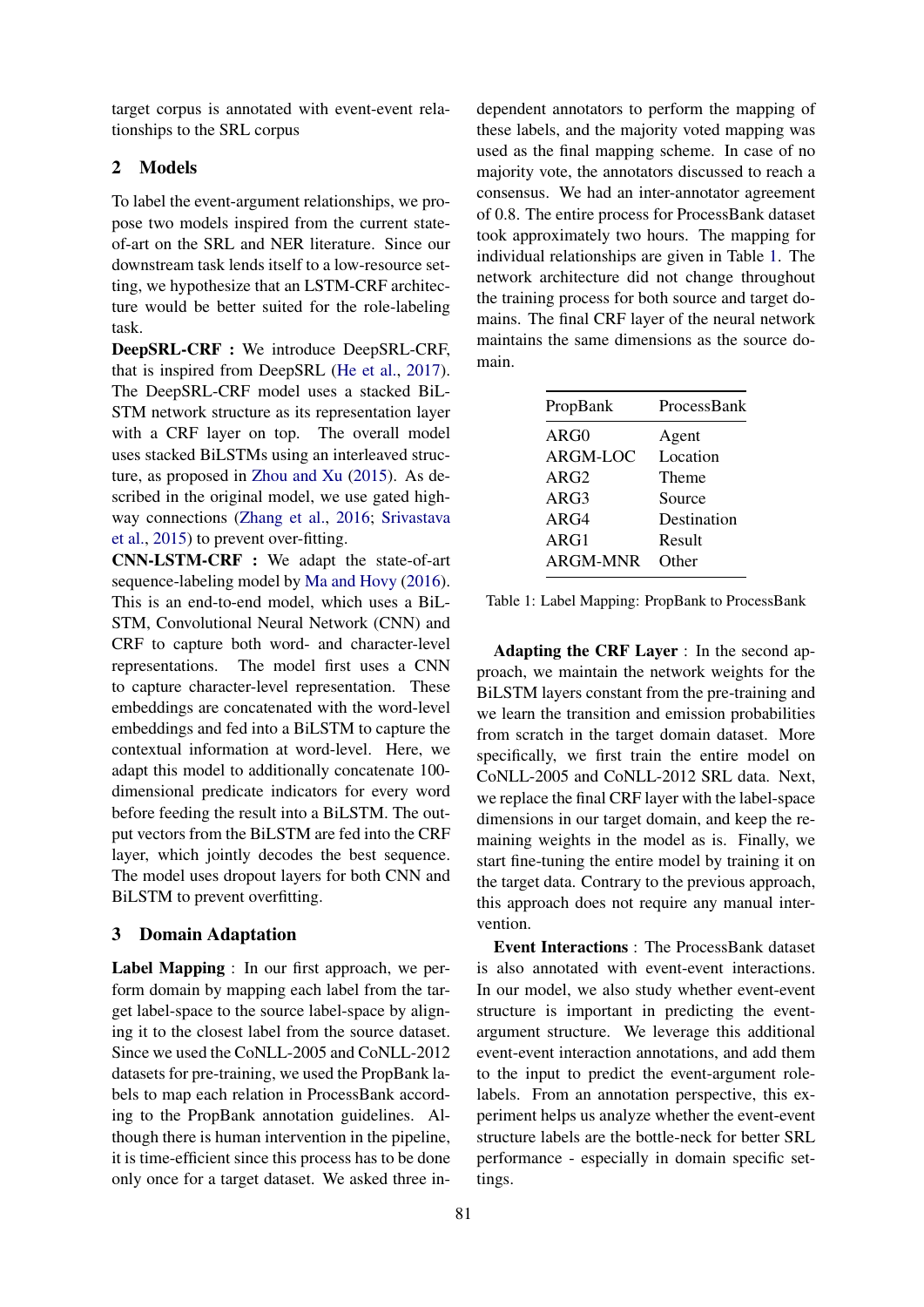#### 4 Experiments

Experimental Setup : For evaluation, we use the CoNLL-2005 (Carreras and Màrquez,  $2005$ ) and CoNLL-2012 [\(Pradhan et al.,](#page-5-5) [2013\)](#page-5-5) datasets as our primary large-scale datasets with the standard splits. For the domain adaptation scenario, we use the ProcessBank dataset [\(Berant et al.,](#page-4-0)  $2014$  $2014$ <sup>2</sup>. We used 134 annotated paragraphs for training, 19 for development and 50 for testing. Each passage in the ProcessBank dataset describes a *process*, defined by a directed graph  $(T, A, E_{tt}, E_{ta})$ , where nodes T denote event triggers and A denote their corresponding arguments.  $E_{tt}$  represents labeled edges event-event relations and  $E_{ta}$  describe event-argument relations. The edges  $E_{ta}$  are annotated with semantic roles AGENT, THEME, SOURCE, DESTINA-TION, LOCATION, RESULT and OTHER. Each  $E_{tt}$  edge between event and another event is annotated with the relations CAUSE, ENABLE and PREVENT. Our experiments primarily focus on the prediction of the event-argument structures  $E_{ta}$  since the source datasets that we use for domain adaption do not contain any event-event relationship annotation.

Baselines : In our first set of baselines, we compare our models on the CoNLL-2005 and CoNLL-2012 tasks. We use the previous state-of-the-art SRL system from [He et al.](#page-4-3) [\(2018\)](#page-4-3) as our baseline. <sup>[3](#page-2-1)</sup>. Since our model is based on LSTM-CRF hybrid architecture, we implement two other baselines for our approach. We use a standard BiLSTM-CRF model [\(Huang et al.,](#page-4-4) [2015\)](#page-4-4), and a model based on the structured attention proposed in [Liu and](#page-5-6) [Lapata](#page-5-6) [\(2017\)](#page-5-6) which uses CRF style structure in the intermediate layer. For a fair comparison, we augmented this structured attention based network with a CRF layer on top. We use 300D GLoVe embeddings [\(Pennington et al.,](#page-5-7) [2014\)](#page-5-7) across all models. For domain adaptation, we use the original system from [Berant et al.](#page-4-0) [\(2014\)](#page-4-0) as the baseline. It uses the approach in [Punyakanok et al.](#page-5-8) [\(2008\)](#page-5-8), where for each trigger, a set of argument candidates are first determined, and then a binary classifier uses argument identification features to prune this set with high recall.

### 5 Results

Semantic Role Labeling : Table [2](#page-3-0) shows the SRL results<sup>[4](#page-2-2)</sup> for the CoNLL-2005 and CoNLL-2012 datasets across all baseline models. From the table, it is evident that our DeepSRL-CRF model with ELMo embeddings performs slightly lesser than the current state-of-the-art SRL model DeepSRL with ELMo. We were able to perform significantly better than the other baselines – BiLSTM-CRF and Strucutured Attention model. Our DeepSRL-CRF model without ELMo performed significantly lower and the improvement was notably higher with ELMo.

Domain Adaptation : For all our domain adaptation experiments, we found that the DeepSRL and DeepSRL-CRF models reach similar F1 scores without any pre-training. Table [3](#page-3-1) shows the results for the set of models that were trained for domain adaptation using label mapping. After pretraining it on the CoNLL 2005 and CoNLL-2012 dataset for 50 epochs, we fine-tuned the weights on the ProcessBank dataset without making any changes to the network. The results signify that the models that were effective for a large dataset, might not achieve similar gains when restricted to specific low-resource domains. The DeepSRL-CRF model, after incorporating event-event relationships, outperforms the previous system from [Berant et al.](#page-4-0) [\(2014\)](#page-4-0) by about 24 F1 points.

In our second domain adaptation approach, we test the CNN-LSTM-CRF model by learning the final CRF layer with transition and emission probabilities for the target label space. The CNN-LSTM-CRF model, without any pretraining achieves 40.62 F1 which is similar to previous performance from [Berant et al.](#page-4-0) [\(2014\)](#page-4-0). However, after pre-training it on CoNLL 2005 and CoNLL-2012 dataset for 50 epochs, the models outperforms by about 21.7 F1 points. Adapting the CRF layer, with transition and emission probabilities for the target domain data in its label space, shows impressive gains in the low-resource setting, specially when there is a limitation for using any human-intervention in the domain adaptation process. Although empirically effective, we believe that there is immense scope to understanding the impact of better initialization from a theoretical perspective. We also observe that pretraining

<span id="page-2-0"></span><sup>&</sup>lt;sup>2</sup>For dataset statistics, we refer readers to [Berant et al.](#page-4-0) [\(2014\)](#page-4-0), Table 1. We use the same training and test split provided in the original dataset. We further split the training set into training and development set.

<span id="page-2-1"></span><sup>&</sup>lt;sup>3</sup>Due to resource limitations, we were unable to run the same model for 500 epochs, so we report results from their paper for CoNLL-2005 and CoNLL-2012 datasets

<span id="page-2-2"></span><sup>&</sup>lt;sup>4</sup>We use span-based precision, recall and F1 measure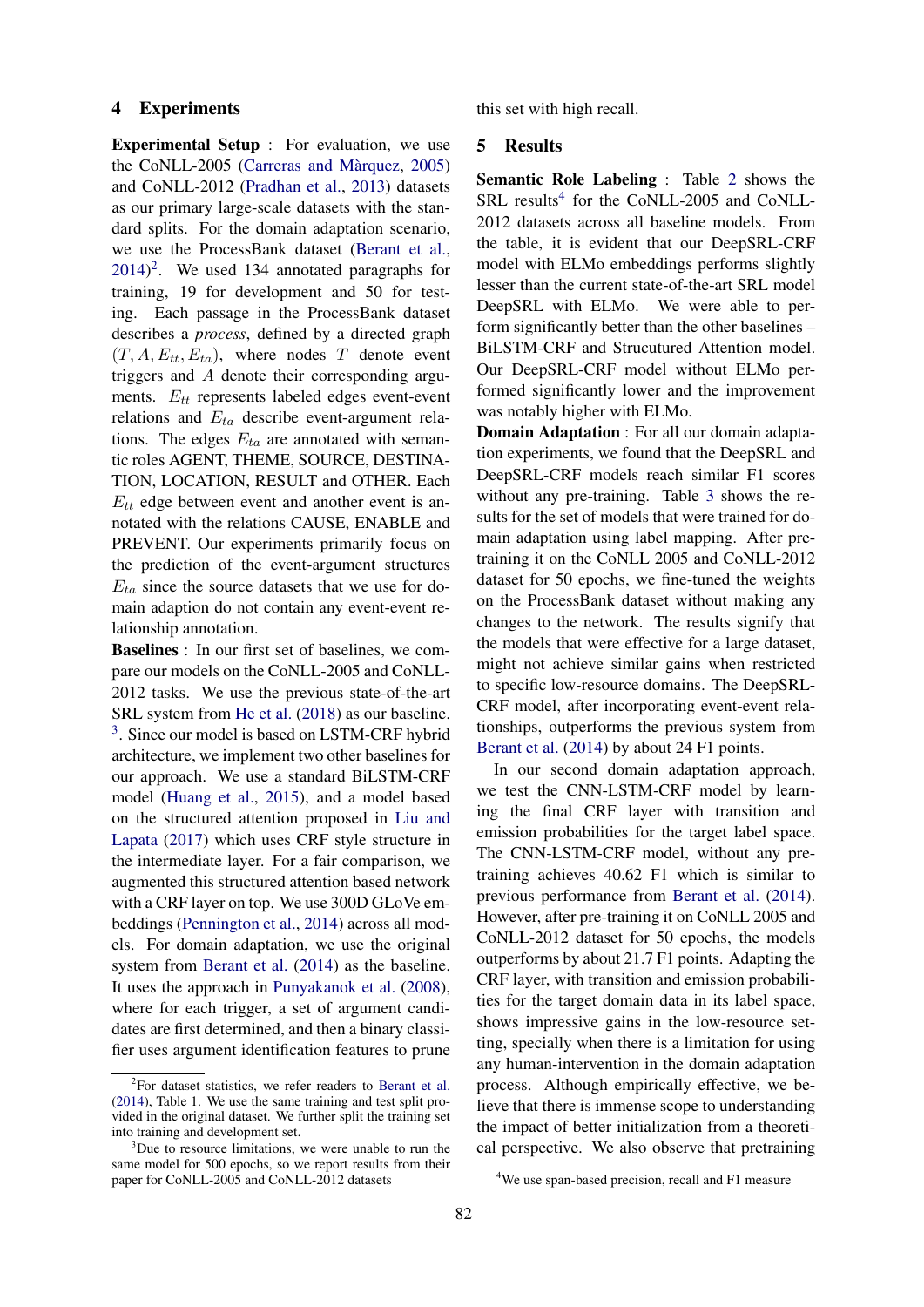<span id="page-3-0"></span>

| Model                | CoNLL-2005 (WSJ) |                          |      | CoNLL-2012 (OntoNotes) |      |      |
|----------------------|------------------|--------------------------|------|------------------------|------|------|
|                      | P                | R                        | F1   | P                      | R    | F1   |
| <b>BILSTM-CRF</b>    | 80.9             | 79.4                     | 80.3 | 80.0                   | 77.8 | 78.9 |
| Structured Attention | 81.0             | 80.1                     | 80.5 | 79.6                   | 77.9 | 78.8 |
| <b>CNN-LSTM-CRF</b>  | 82.1             | 82.7                     | 82.4 | 81.7                   | 83.0 | 82.3 |
| DeepSRL              | 81.6             | 81.6                     | 81.6 | 81.8                   | 81.4 | 81.6 |
| DeepSRL-ELMo         |                  | $\overline{\phantom{a}}$ | 87.4 |                        |      | 85.5 |
| DeepSRLCRF           | 35.0             | 46.3                     | 40.0 | 51.6                   | 78.1 | 62.2 |
| DeepSRLCRF-ELMo      | 84.7             | 83.6                     | 84.1 | 84.4                   | 85.8 | 85.1 |

<span id="page-3-1"></span>Table 2: SRL results for CoNLL-2005 and CoNLL-2012 datasets. DeepSRL-ELMo resuls from [He et al.](#page-4-3) [\(2018\)](#page-4-3)

| Model                | Development |      |            | Test |      |      |
|----------------------|-------------|------|------------|------|------|------|
|                      | P           | R    | F1         | P    | R    | F1   |
| Berant et al. (2014) |             |      |            | 43.4 | 34.4 | 38.3 |
|                      |             |      | CoNLL-2005 |      |      |      |
| DeepSRL              | 46.7        | 53.7 | 50.0       | 46.1 | 51.0 | 48.5 |
| DeepSRL-ELMo         | 55.0        | 48.0 | 51.7       | 48.8 | 41.7 | 44.5 |
| DeepSRLCRF           | 51.4        | 58.1 | 54.5       | 50.8 | 57.0 | 53.7 |
| DeepSRLCRF-ELMo      | 53.5        | 66.2 | 59.2       | 49.1 | 63.2 | 55.3 |
| + Event relations    | 63.0        | 63.7 | 63.3       | 61.0 | 62.2 | 61.6 |
|                      |             |      | CoNLL-2012 |      |      |      |
| DeepSRL              | 51.1        | 56.9 | 53.9       | 43.9 | 49.0 | 46.3 |
| DeepSRL-ELMo         | 52.6        | 50.0 | 51.2       | 48.1 | 43.2 | 44.6 |
| DeepSRLCRF<br>45.9   |             | 63.1 | 53.1       | 40.3 | 56.7 | 47.2 |
| DeepSRLCRF-ELMo      | 44.6        | 67.5 | 53.7       | 36.9 | 62.1 | 46.3 |
| + Event relations    | 65.0        | 65.0 | 65.0       | 62.1 | 63.0 | 62.6 |

Table 3: SRL results for ProcessBank dataset - Domain adaptation using label mapping.

| Model                | <b>Test</b> |                   |      |  |  |
|----------------------|-------------|-------------------|------|--|--|
|                      | P           | R                 | F1   |  |  |
| Berant et al. (2014) | 43.4        | 34.4              | 38.3 |  |  |
| No pre-training      | 40.6        | 40.6              | 40.6 |  |  |
|                      |             | <b>CoNLL-2005</b> |      |  |  |
| <b>BiLSTM-CRF</b>    | 44.7        | 42.3              | 43.4 |  |  |
| CNN-LSTM-CRF         | 56.8        | 55.5              | 56.1 |  |  |
| +Event relations     | 55.3        | 53.4              | 54.4 |  |  |
|                      |             | $CoNLL-2012$      |      |  |  |
| <b>BiLSTM-CRF</b>    | 42.8        | 41.0              | 42.3 |  |  |
| CNN-LSTM-CRF         | 59.7        | 60.2              | 60.0 |  |  |
| + Event relations    | 58.8        | 57.7              | 58.3 |  |  |

Table 4: Results for ProcessBank - Domain adaption by replacing the CRF layer

on CoNLL-2012 dataset was more effective compared to pre-training on CoNLL-2005 dataset for this model. The former has about 35000 more training data instances than later.

*Which domain adaptation technique works best?* Our results show that the DeepSRL-CRF model based on label mapping approach perform the best overall (improvement of 24 F1 points) assuming we have event-event relationship annotations. In a setting where there are multiple datasets of different domains, training different network for each of the datasets might be cumbersome. We believe that the domain adaptation based on label mapping would suit such situations better. However, in the cases where there is no explicit label mapping possible or no readily available event-event interaction annotations in target domains, resorting to replacing the CRF layer would be the most effective for domain adaption gains. Our CNN-LSTM-CRF model achieves an improvement of 21 F1 points by replacing the CRF layer without event-event annotations. One of the drawbacks of this system is that it cannot be trained end-to-end. Given that there is limited overhead in modifying the architecture, we believe this wouldn't be a bottleneck for NLP systems. If end-to-end training is a hard constraint, we resort to our DeepSRL-CRF model. In terms of generalization capability and performance, pre-training on the CoNLL-2012 dataset and fine-tuning on the ProcessBank dataset with explicit label mapping with additional event-event relations gives us the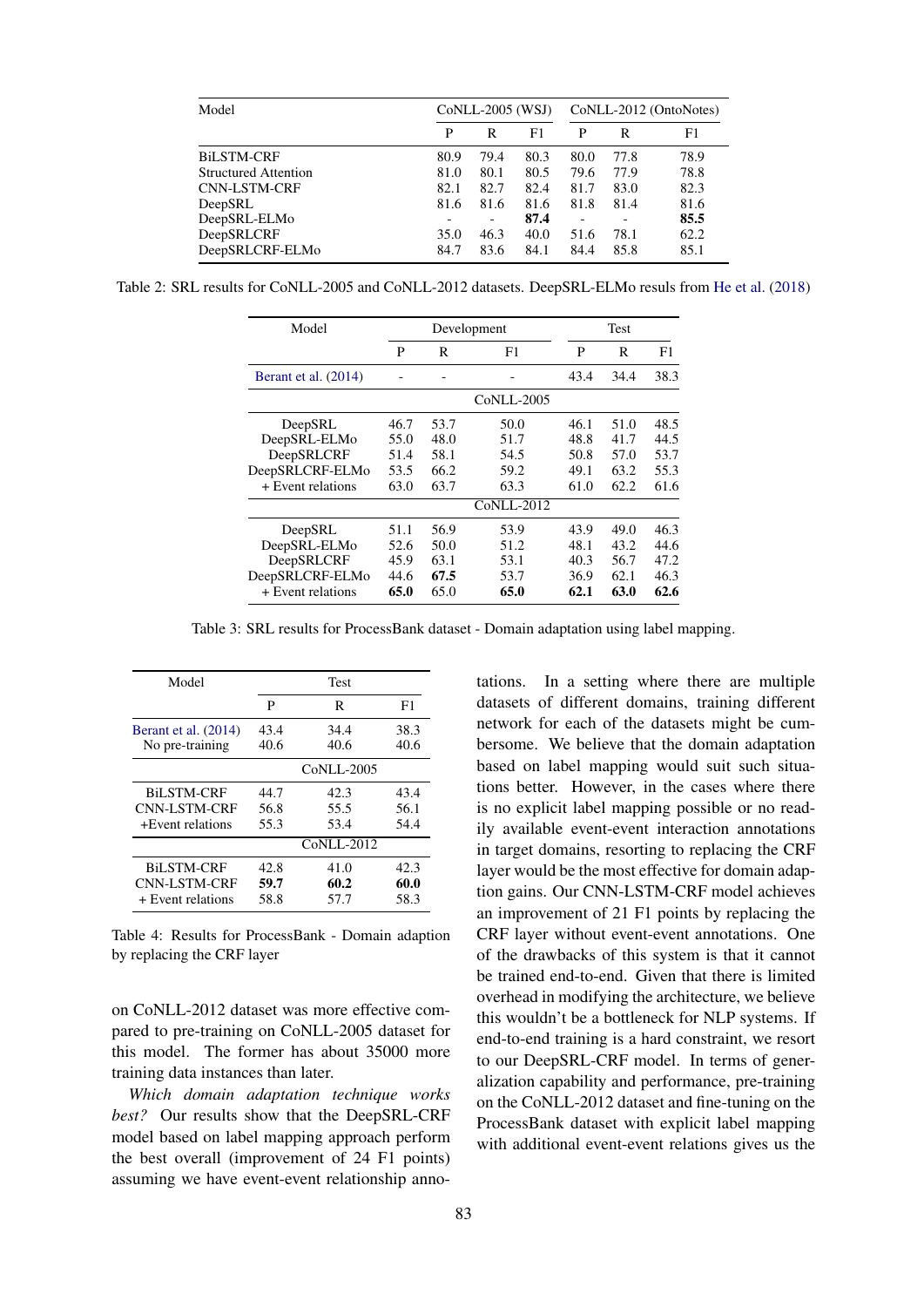best results. [5](#page-4-5)

### 6 Related Work

Domain adaptation leverages on large-scale datasets to help improve the performance on other smaller and similar tasks. From the SRL perspective, one of the earliest work from [Daume III and](#page-4-6) [Marcu](#page-4-6) [\(2006\)](#page-4-6) showed simple but effective ways for 'transferring the learning' from a source to a target domain. Building on strong feature-rich models, [Dahlmeier and Ng](#page-4-7) [\(2010\)](#page-4-7) analyzed various features and techniques that are used for domain adaptation and conducted an extensive study for biological SRL task. Later, [Lim et al.](#page-5-9) [\(2014\)](#page-5-9) proposed a model that uses structured learning for domain adaptation. Although effective, these methods rely on hand-annotated features. Recently, there have been neural-network based attempts at Domain adaptation in SRL. [Do et al.](#page-4-8) [\(2015\)](#page-4-8) combined the knowledge from a neural language model and external linguistic resource for domain adaptation for biomedical corpora. Our work closely aligns to this work from a modeling stand-point. Our target domain is biological process descriptions from high-school biology without restrictions of PropBank style annotations.

Our work builds on multiple existing works, especially the dataset from [Berant et al.](#page-4-0) [\(2014\)](#page-4-0), using the thematic roles defined in [Palmer et al.](#page-5-10) [\(2005\)](#page-5-10). Our approach is inspired by the recent success in including structured representations in deep neural networks [\(He et al.,](#page-4-1) [2017;](#page-4-1) [Ma and](#page-5-4) [Hovy,](#page-5-4) [2016\)](#page-5-4) for structured prediction tasks. Our primary motivation is to improve the system performance for low-resource domain-specific eventargument labeling tasks, particularly biological processes. Argument labeling, specifically, SRL as been used for biomedical domain previously. E.g. [Shah and Bork](#page-5-11) [\(2006\)](#page-5-11) applied SRL in the LSAT system to identify sentences with gene transcripts, and [Bethard et al.](#page-4-9) [\(2008\)](#page-4-9) applied SRL to extract information about protein movement. However, developing annotated SRL data for each task can be expensive.

### 7 Conclusion

In this work, we present two new approaches to adapt deep learning models trained on large scale datasets, to smaller domain-specific biological process dataset. We present a LSTM-CRF based architectures which perform on-par with the state-of-the-art models for SRL but significantly better than them in low-resource domain-specific settings. We show significant improvement of approximately 24 F1 points over current best model for role-labeling on the ProcessBank - notably different in nature compared to CoNLL dataset.

## References

- <span id="page-4-0"></span>Jonathan Berant, Vivek Srikumar, Pei-Chun Chen, Abby Vander Linden, Brittany Harding, Brad Huang, Peter Clark, and Christopher D Manning. 2014. Modeling biological processes for reading comprehension. In *EMNLP*, pages 1499–1510.
- <span id="page-4-9"></span>Steven Bethard, Zhiyong Lu, James H Martin, and Lawrence Hunter. 2008. Semantic role labeling for protein transport predicates. *BMC bioinformatics*, 9(1):277.
- <span id="page-4-2"></span>Xavier Carreras and Lluís Màrquez. 2005. Introduction to the conll-2005 shared task: Semantic role labeling. pages 152–164. Association for Computational Linguistics.
- <span id="page-4-7"></span>Daniel Dahlmeier and Hwee Tou Ng. 2010. Domain adaptation for semantic role labeling in the biomedical domain. *Bioinformatics*, 26(8):1098–1104.
- <span id="page-4-6"></span>Hal Daume III and Daniel Marcu. 2006. Domain adaptation for statistical classifiers. *Journal of artificial Intelligence research*, 26:101–126.
- <span id="page-4-8"></span>Quynh Ngoc Thi Do, Steven Bethard, and Marie-Francine Moens. 2015. Domain adaptation in semantic role labeling using a neural language model and linguistic resources. *IEEE/ACM Trans. Audio, Speech & Language Processing*, pages 1812–1823.
- <span id="page-4-11"></span>Xavier Glorot and Yoshua Bengio. 2010. Understanding the difficulty of training deep feedforward neural networks. In *AISTATS*, pages 249–256.
- <span id="page-4-10"></span>Kaiming He, Xiangyu Zhang, Shaoqing Ren, and Jian Sun. 2015. Delving deep into rectifiers: Surpassing human-level performance on imagenet classification. In *ICCV*, pages 1026–1034.
- <span id="page-4-3"></span>Luheng He, Kenton Lee, Omer Levy, and Luke Zettlemover. 2018. Jointly predicting predicates and arguments in neural semantic role labeling. *arXiv preprint arXiv:1805.04787*.
- <span id="page-4-1"></span>Luheng He, Kenton Lee, Mike Lewis, and Luke Zettlemoyer. 2017. Deep semantic role labeling: What works and whats next. In *ACL*, volume 1, pages 473–483.
- <span id="page-4-4"></span>Zhiheng Huang, Wei Xu, and Kai Yu. 2015. Bidirectional lstm-crf models for sequence tagging. *arXiv preprint arXiv:1508.01991*.

<span id="page-4-5"></span><sup>&</sup>lt;sup>5</sup>Please refer to the supplemental material [9](#page-5-12) for a detailed discussion on results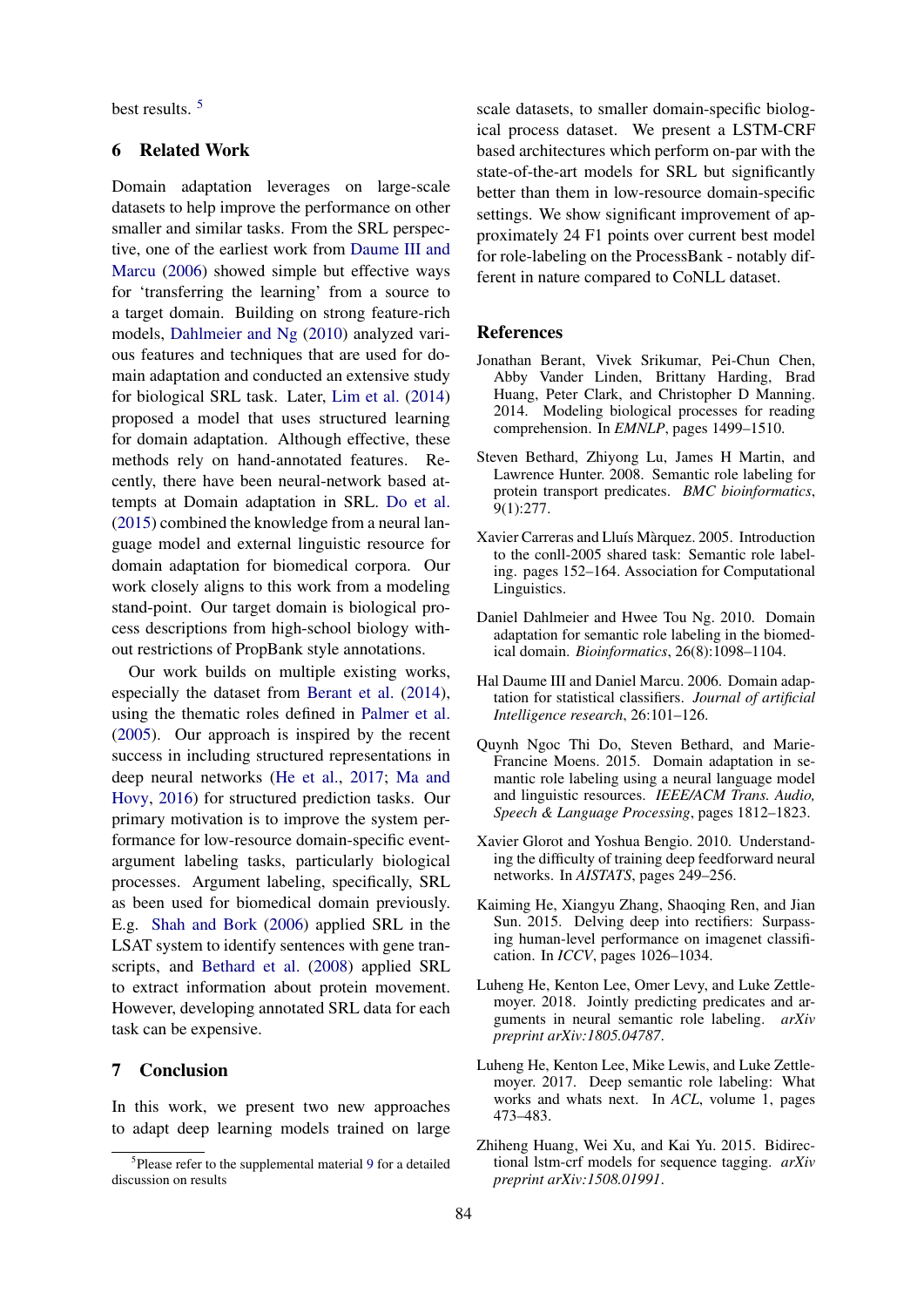- <span id="page-5-9"></span>Soojong Lim, Changki Lee, Pum-Mo Ryu, Hyunki Kim, Sang Kyu Park, and Dongyul Ra. 2014. Domain-adaptation technique for semantic role labeling with structural learning. *ETRI Journal*, 36(3):429–438.
- <span id="page-5-6"></span>Yang Liu and Mirella Lapata. 2017. [Learning struc](http://arxiv.org/abs/1705.09207)[tured text representations.](http://arxiv.org/abs/1705.09207) *CoRR*, abs/1705.09207.
- <span id="page-5-4"></span>Xuezhe Ma and Eduard Hovy. 2016. End-to-end sequence labeling via bi-directional lstm-cnns-crf. In *ACL*, volume 1, pages 1064–1074.
- <span id="page-5-10"></span>Martha Palmer, Daniel Gildea, and Paul Kingsbury. 2005. The proposition bank: An annotated corpus of semantic roles. *Computational linguistics*, 31(1):71–106.
- <span id="page-5-7"></span>Jeffrey Pennington, Richard Socher, and Christopher Manning. 2014. Glove: Global vectors for word representation. In *Proceedings of the 2014 conference on empirical methods in natural language processing (EMNLP)*, pages 1532–1543.
- <span id="page-5-5"></span>Sameer Pradhan, Alessandro Moschitti, Nianwen Xue, Hwee Tou Ng, Anders Björkelund, Olga Uryupina, Yuchen Zhang, and Zhi Zhong. 2013. Towards robust linguistic analysis using ontonotes. In *CoNLL*, pages 143–152.
- <span id="page-5-8"></span>Vasin Punyakanok, Dan Roth, and Wen-tau Yih. 2008. The importance of syntactic parsing and inference in semantic role labeling. *Computational Linguistics*, 34(2):257–287.
- <span id="page-5-11"></span>Parantu K Shah and Peer Bork. 2006. Lsat: learning about alternative transcripts in medline. *Bioinformatics*, 22(7):857–865.
- <span id="page-5-3"></span>Rupesh K Srivastava, Klaus Greff, and Jürgen Schmidhuber. 2015. Training very deep networks. In *Advances in neural information processing systems*, pages 2377–2385.
- <span id="page-5-0"></span>Zhixing Tan, Mingxuan Wang, Jun Xie, Yidong Chen, and Xiaodong Shi. 2017. Deep semantic role labeling with self-attention. *arXiv preprint arXiv:1712.01586*.
- <span id="page-5-2"></span>Yu Zhang, Guoguo Chen, Dong Yu, Kaisheng Yaco, Sanjeev Khudanpur, and James Glass. 2016. Highway long short-term memory rnns for distant speech recognition. In *ICASSP*.
- <span id="page-5-1"></span>Jie Zhou and Wei Xu. 2015. End-to-end learning of semantic role labeling using recurrent neural networks. In *ACL*, volume 1, pages 1127–1137.

#### 8 Appendices

### 8.1 Parameter Settings

CNN-LSTM-CRF : The words that are absent in GloVe embeddings are replaced with <UNK> and intialized randomly. The characterembeddings are intialized with uniform samples as proposed in [He et al.](#page-4-10) [\(2015\)](#page-4-10). Weight matrices are initialized using Glorot initialization [\(Glorot and](#page-4-11) [Bengio,](#page-4-11) [2010\)](#page-4-11). Bias vectors are initialized to zero except the bias vector of Bi-LSTM  $(b_f)$  which is initialized to 1. Parameter optimization is performed using Adam optimizer with batch size of 32 and learning rate of 0.0001. We use a nonvariational dropout of 0.5 on CNN and BiLSTM layers. We use a hidden size of 512, and use 5 layers for the BiLSTM. For character embeddings, we use a hidden size of 30. The CNN's use 30 filters.

DeepSRL-CRF : We maintain most of the experimental settings similar to [He et al.](#page-4-1) [\(2017\)](#page-4-1). We convert all tokens to lower-case, initialize with the embeddings. We use the Adadelta with  $\epsilon = 1e^{-6}$ and  $\rho = 0.95$  with mini-batch size 64. The dropout probability was set to 0.1 and gradient clipping at 1. The models are trained for 50 epochs (compared to 500 epochs in the original DeepSRL model) and use the best model from 50 epochs for pretraining. We do not add any constraints for decoding and we use the viterbi decoding to get our output tags.

#### <span id="page-5-12"></span>9 Supplemental Material

#### 9.1 Additional Discussion

DeepSRL-CRF: The DeepSRL-CRF model achieves comparable but slightly lower performance compared to the current state-of-the-art in the CoNLL-2005 and CoNLL-2012 SRL datasets. We observed that these performances did not directly translate to the ProcessBank dataset. In the limited-resource domain of ProcessBank, the final CRF layer had a more pronounced performance improvements. Adding CRF layer to DeepSRL model improves performance by atleast 4 F1 points when pre-trained using CoNLL-2005 and 1 F1 point when pre-training using CoNLL-2012 dataset. Adding ELMo embeddings to the DeepSRL and DeepSRL-CRF models did not result in performance gains in ProcessBank except for one experimental setup (DeepSRL-CRF pre-trained on CoNLL-2005). Across both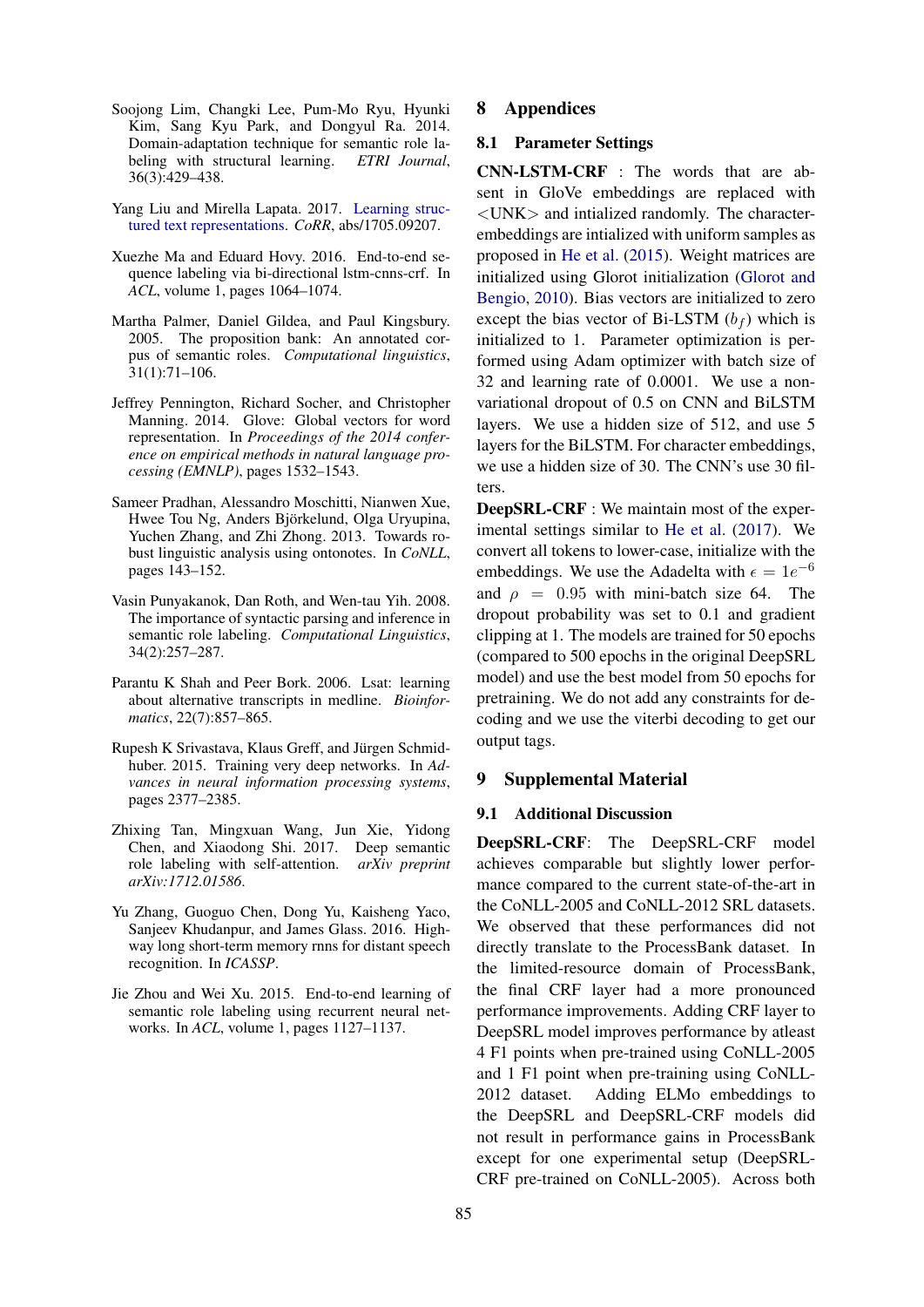datasets, we acheived our best results when we incorporated event-event relations in the SRL annotation. Although a performance improvement is expected, the best results for domain adaptation was achieved after adding the event relations. The tags that gain most from the event relationships are *Agent*, *Destination*, *Source* and *Location*. The improvements primarily come from the gain in precision with a slight drop in recall. We believe that the reason for this improvement is the artifact of the dataset's event-event relationships tend to correlate often with these entities given the nature of these biological processes. Across CoNLL-2005 and CoNLL-2012, it did not make a considerable difference as to which dataset we used for pre-training. Although CoNLL-2012 has slighly better performance (shown in table [3,](#page-3-1) there could be additional hyper-parameter tuning that could lead to slightly different results between the two datasets.

CNN-LSTM-CRF: The CNN-LSTM-CRF model on ProcessBank achieves 40.62 F1 without any pre-training. This result is comparable to the baseline, showing the importance of initialization of weights while training a neural network based model. However, we achieve substantial improvement of about 21.7 F1 with pre-training on CoNLL data and later adapting only the final CRF layer for the target label space. In contrast to DeepSRL-CRF, we notice that performance difference between pre-training on CoNLL-2005 and CoNLL-2012 is considerable (4 F1 points). We have to note that CoNLL-2012 dataset has about 35000 more training data instances than CoNLL-2005. We hypothesize that these additional training instances might have contributed to the final F1 score while training using CoNLL-2012 dataset. We also observe that pre-training improves the performance of tags that have less number of instances in the target domain (ProcessBank). One of the unique cases is shown in table [7,](#page-7-0) where *Source* tag prediction shows huge improvements (57.0 F1) after the model was pre-trained using the CoNLL data. However, we do not see the same trend for the *Other* tag. Further, as per table [5](#page-7-1) and [6,](#page-7-2) the model particularly confused the *Other* tag with the *O* tag of the BIO scheme. In the original ProcessBank dataset, the tags that do not belong to the original proposed categories, were classified as one single *Other* category and this category had the least number of annotated examples. We believe that the combination of these factors made it challenging for the model to predict this particular category. According to table [5](#page-7-1) and [6,](#page-7-2) the most frequent tags – *Theme* and *Agent* have high prediction accuracy. However, their spans are sometimes incorrectly identified. For instance the *Theme* tags are identified incorrectly as *O* or vice-versa. Overall *B* tags have higher precision than the *I* tags, and the model is able to better predict the start of a span than the end of a span.

From table [7,](#page-7-0) we also notice that annotating a dataset with event-event relationships does not consistently improve the performance which we observed in DeepSRL-CRF. These results also show that adding the CNN-layer of character embeddings to the BiLSTM-CRF model helps the model perform better across all the labels. emphasizing the relevance of these character embeddings.